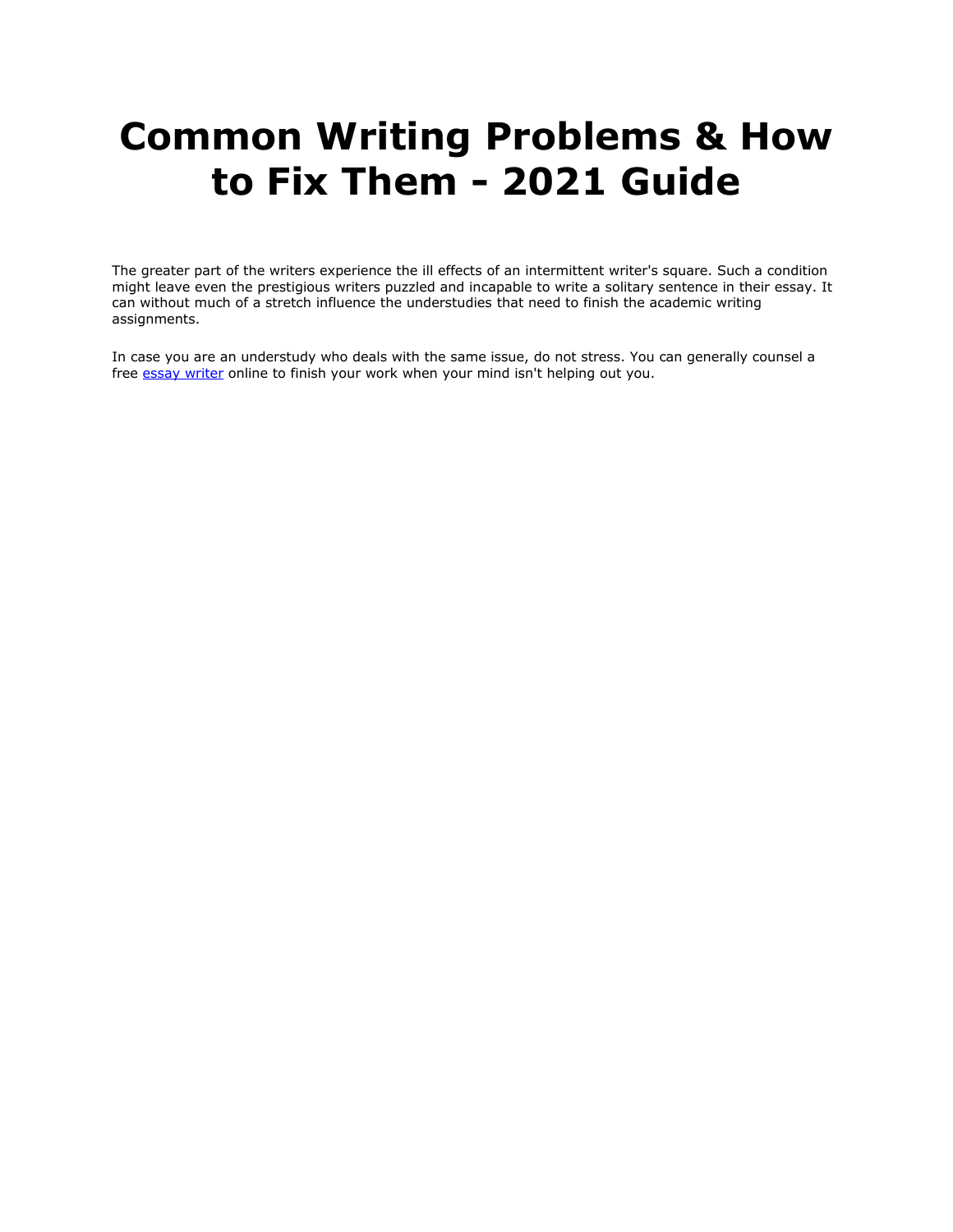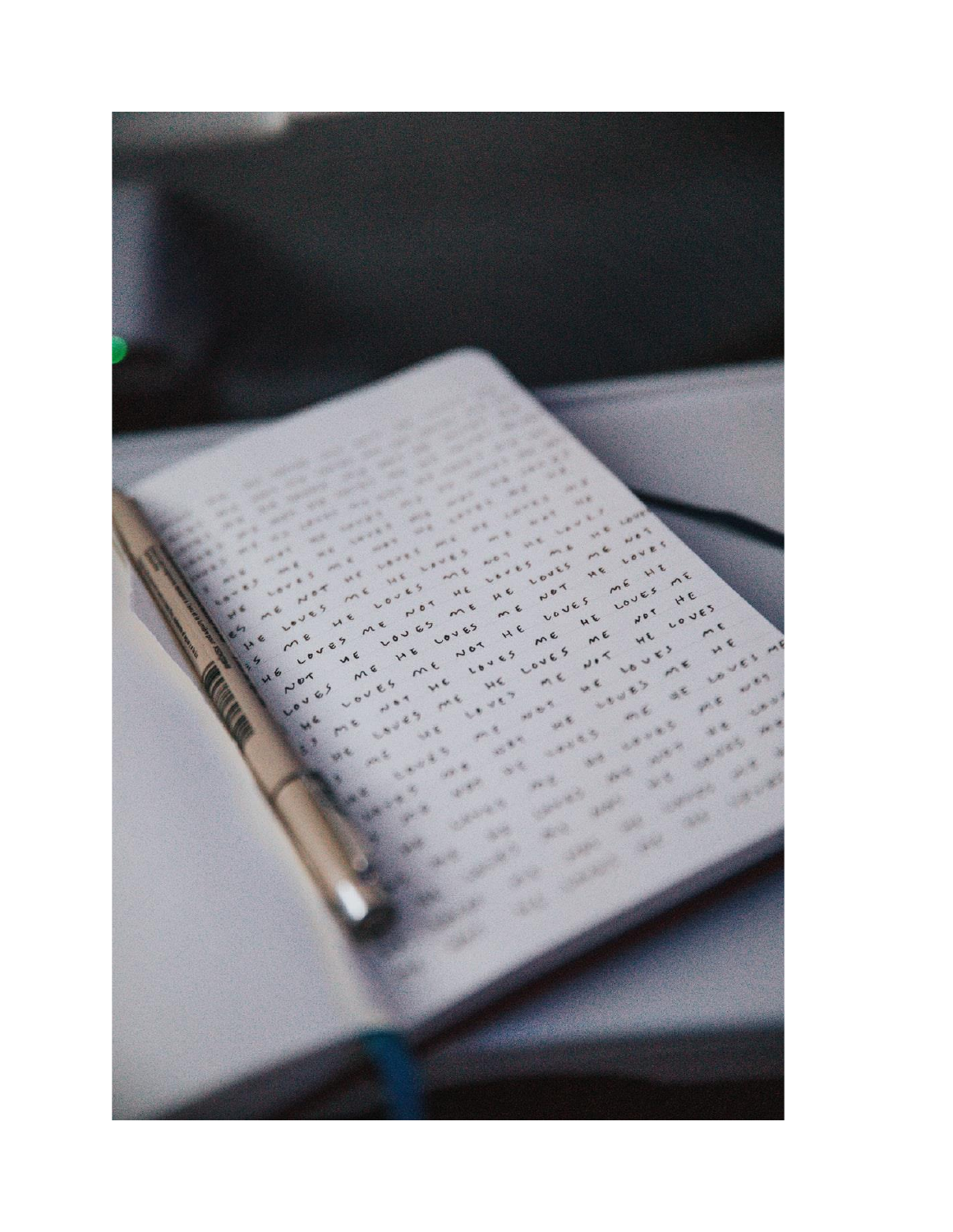To help you overcome these writing hiccups, we have recorded down a couple of issues that one may confront while writing an essay or [free essay writer](https://www.freeessaywriter.net/) and how you can manage them:

#1 Avoid perusing different essays for thoughts:

This is the kind of thing that many understudies do when they do not realize where to start their paper. However, this will prompt clashing musings and literary theft in what you write straightaway. It might lessen the uniqueness of the substance. Henceforth, it is prudent for an understudy to initially make notes on every one of the focuses the person wishes to remember for their paper. Additionally, ensure you have a solid topic to cover and this is the place where free essay writer service can likewise help you with the tips and ideas for your academic writing.

### #2 Use academic sources:

While writing an essay, it is prompted that understudies do not utilize web assets like Wikipedia for references. They ought to counsel online books or diaries all things being equal. This will give them the believability they need in their work. While counseling MLA format of reference and APA style of reference, understudies may frequently wind up committing errors while refering to these references accurately. To keep away from such slip-ups, they should allude appropriately refered to examples from distributed essays or books on line or legitimate information with respect to referring to styles. It will demonstrate useful when dealing with complex assignments.

## #3 Take a break:

At the point when understudies want to abandon their paper, they should have some time off from writing for some time and attempt to write something else meanwhile. It might revive your brain and help you come back to your undertaking with reestablished energy. However, it is prompted that assuming this propensity forms into dawdling, you should look for proficient help from essay writers online service. They can help you overcome such issues in attempting to get done with your job. Thus, do not spare a moment to search for free essay writer online when you really want assistance with academic writing undertakings or any other kind of assignment help.

### #4 Proofread a few times:

While writing an essay or finishing any other academic writing task, understudies need to edit their work a few times before submitting it for survey. This will help them keep away from linguistic errors or spelling issues in the text. Consequently, when understudies do not feel like proceeding with their work, they should have some time off and then, at that point, come back to check their paper by and by. Subsequent to altering it completely, they can resume the writing system.

### #5 Avoid individual inclination:

Understudies should consistently remember that academic essays should be composed impartially and with no close to home inclinations engaged with it. You really want to write how you see things according to a third individual perspective and without placing your own viewpoint into your essay. However, assuming you want to add some zest into your essay by including some insights regarding yourself or utilizing anecdotes, ensure that these subtleties do not influence the manner in which you decipher your topic. Likewise, understudies should remember that free essay writers online can give them some valuable tips on how to write an essay without individual predisposition in it.

## #6 Avoid utilizing complex words:

Understudies need to understand that a large portion of the perusers favor straightforward language over complex ones when perusing academic essays. While writing muddled sentences might make your paper sound more shrewd, in the event that too much is utilized in it, they will lose their hang on your crowd.